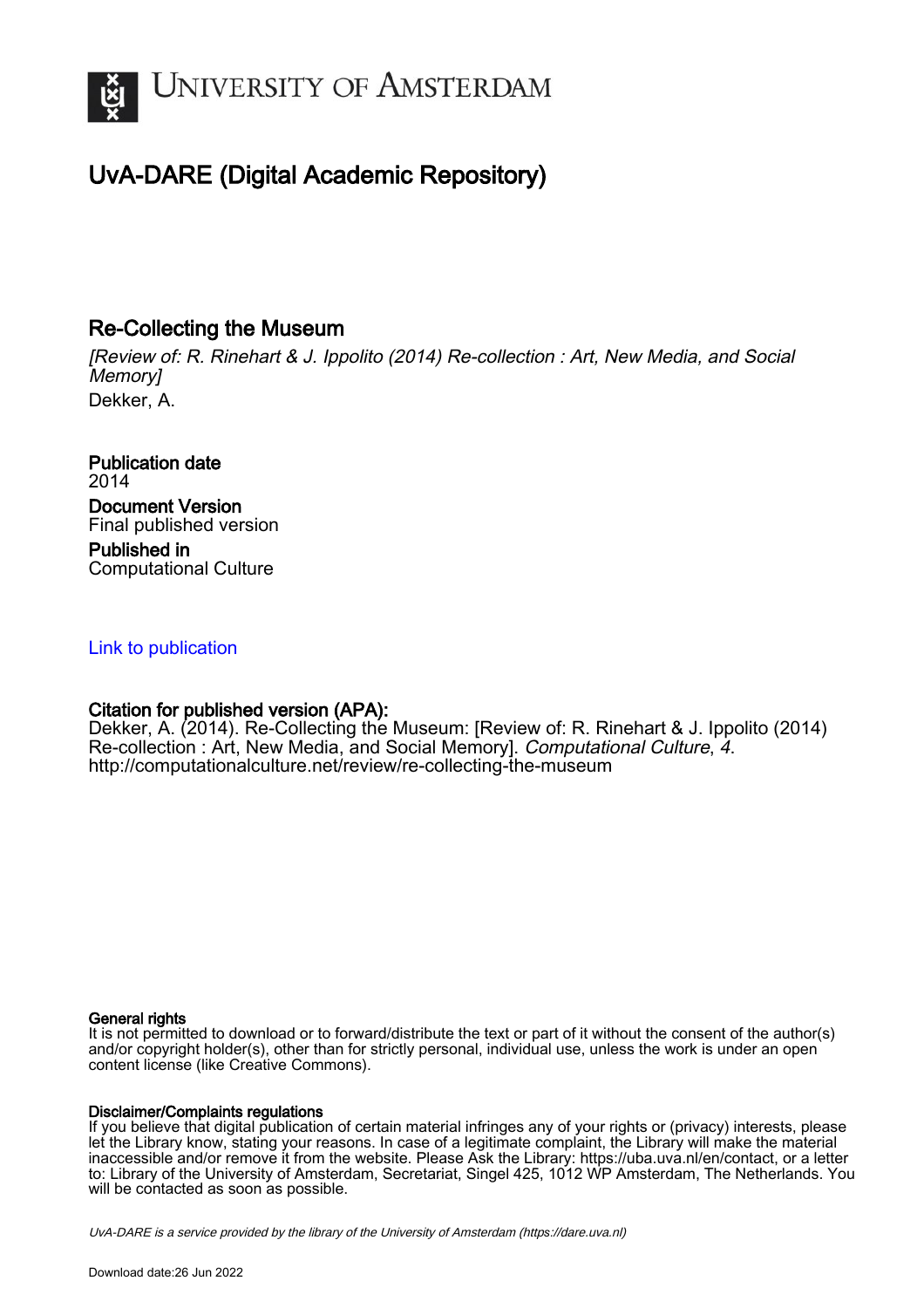### **[Re-collecting](http://computationalculture.net/re-collecting-the-museum/) the Museum**

2014-11-09 01:11:44 matthew

Review of *Re-collection. Art, New Media, and Social Memory* by Richard Rinehart and Jon Ippolito MIT Press, Cambridge, MA 2014

*Re-collection. Art, New Media, and Social Memory* by Richard Rinehart and Jon Ippolito asks the question of how our increasingly digital civilisation will persist beyond our lifetimes. The authors focus on the preservation of new media art as a case study in new media's broader challenge to social memory. Rinehart and Ippolito are well-known names in the field of media art preservation; both have respectively worked in the field as curators, teachers and initiators of various documentation models. *Re-collection* has been in the making for quite some time and can be seen as a collection of their previous writings supplemented by futurological perspectives and practical guidelines as 'a recipe for cultural permanence' (p. 29). In this sense the book resembles a manifesto or a polemic essay. This is not to say that it lacks argumentation, but that it provides a single narrative. Better said, a dual narrative, because not only do the two authors alternate the chapters they also at times insert comments in each other's texts. Although this is not an uncommon practice and could be said to vaguely mimic today's digital culture of commenting, in this case it works well as the comments exemplify a multiplicity of perspectives that is also in the nature of the works that they discuss. However, at times the comments function more as alternative notes to upcoming sections and they loose their strength as complementary and critical observations.

Rinehart and Ippolito stress the use and importance of the controversial term 'new media art'. Whereas they resist indicating or defining a new genre, according to them, in the context of preservation, the term makes it easier to refer to the medium specific elements of artworks (p. 21). These medium specific elements, although never made explicit, foremostly concern the obsolescence of hard- and software. Nevertheless, as they argue, the preservation challenges of these traits are not restricted to new media art and can also be found in other non-traditional artforms such as earth art, performance art, conceptual art and installation art. As such, new media art has digital art at its centre and other non-traditional art forms at its edges (p. 21). Hence, it is of no surprise that the book starts with two very telling examples of the connections between new media art and other art forms, in particular in relation to the challenges these works pose for conservators: the artworks *Enduring Expansion* (1969) by Eva Hesse and *Wall Drawing 146* (1972) by Sol LeWitt. Both former painters, Hesse and LeWitt are better known as artists whose artworks became connected with process art (Hesse) and conceptual art (LeWitt). Whereas Hesse's work has crumbled over time into something that is hardly recognisable due to the nature of the material she used (a combination of fiberglass, polyester resin, latex, and cheesecloth), Sol LeWitt's drawings continue to be exhibited, not because he used a more sustainable material but because his works consist of meticulous notes that can be executed by anyone who can read and interpret the instructions. As Ippolito argues, in these cases and similar works, 'fixity equals death' (p. 7). He continues that it is only through variability that such works can survive and be experienced in the centuries to come. Although it remains questionable whether Hesse actually wanted her work to stand the test of time, in this book it serves as an example of how museums tend to handle artworks: preserve against all odds.

Variability is a key term for the authors, and connects to what is known as the variable media approach, a mode of thinking about media that started in the 1990s, by Ippolito amongst others, and developed at the Variable Media Initiative at the Guggenheim Museum, in the late [1](http://computationalculture.net/#fn-2051-1)990s and by the Variable Media Network (VMN) in 2002 in which several North American cultural organisations took part <sup>1</sup>. As explained by Ippolito, the variable media approach 'encourages creators to define a work in medium-independent terms so that it can be translated into a new medium once its original format is obsolete' (p. 11). The term variable media seems to perfectly cover all kinds of work that deal with obsolescence and change. It seems therefore strange that the term is not used throughout the book, instead of the more restrictive 'new media art' term. Whereas the latter has strong references to digital or computational media as well as the polemical 'new' <sup>[2](http://computationalculture.net/#fn-2051-2)</sup>, variable media refers to a characteristics of the media that ignores the type of media as well as a historical dimension of time. For example, the VMN tried to come up with a methodology that works across mediums and therefore can still be recognised in the far future, a future where someone might not understand the term 'U-matic' (a videocassette format used in the 1970-1980s), but will recognise the meaning of the term 'installed'. According to the VMN, shifting the focus to a work's behaviour says something about the presentation and perception of the work – can the work be installed, performed, reproduced, duplicated, interactive, encoded, networked, or contained. Whereas traditional methods for describing an artwork stay closer to 'object dependent' terminology, i.e., name of the artist(s), date of the work, medium used, and the dimensions (height, width, and depth), which reveals little about its functioning. In response to a comment on Rinehart's and Ippolito's insistence on 'new media' Ippolito argues on the Yasmin\_discussion list, that the 'new' does not refer 'to the latest gizmos available now but to expressive technologies of any period that outpace their culture's ability to control them'. Whether or not the term variable media would advance the discussion is hard to say. What could speak in favour of the term variable media over new media is that it would gain more rhetorical traction, since the term 'new media' is, for some people in the art domain, reason enough to not get involved. That said, as Rinehart remarks in the same discussion, one should be aware that the current ubiquity of different terms that relate some way or other to computational culture ("computational" being one of them) might, in this sector, soon be 'replaced by "contemporary art" and the whole fascinating history of new media art will be discursively swept under the museum rug' [3](http://computationalculture.net/#fn-2051-3)

It may seem strange to step out of the contents of the book into a discussion that takes place elsewhere, however, it speaks to the aims of the authors to be transparent about their methods and views. So, even before its European release and immediately after its North American publication, a discussion on the book's main arguments followed, by invitation of the Yasmin\_discussion mailing list (moderated by Roger F. Malina, also the executive editor of Leonardo Publications, who published the book). The timing might be questioned or feel more like a marketing effort than a serious attempt to enable discourse. However, this would downplay their intentions and critical efforts to make these issues available to a wider public. As such, it could be seen in the light of a transmedia approach in which the authors try through different means and platforms – from books, conference presentations, Twitter to e-mailing lists – to get their message across. Altogether, and perhaps not coincidentally, this type of circulation can also be said to be typical of many of the works they try to safeguard for the future. The book itself is thus part of a wider discursive process.

To return to the content in the book: the authors argue that there are three main threats contributing to the obsolescence and death of contemporary culture (p. 8): technology, institutions and law, and they emphasise that these three can also be turned around to be their saviours. Each of the three parts starts with the subsequent provocative titles 'Death by Technology', 'Death by Institution' and 'Death by Law'. With these titles they want to show how an artwork's materials [technology], database systems that are used in museums [institution] and copyright infringements [law] are enforcing a 'digital dark age'. These 'facts' are followed by analysis of how these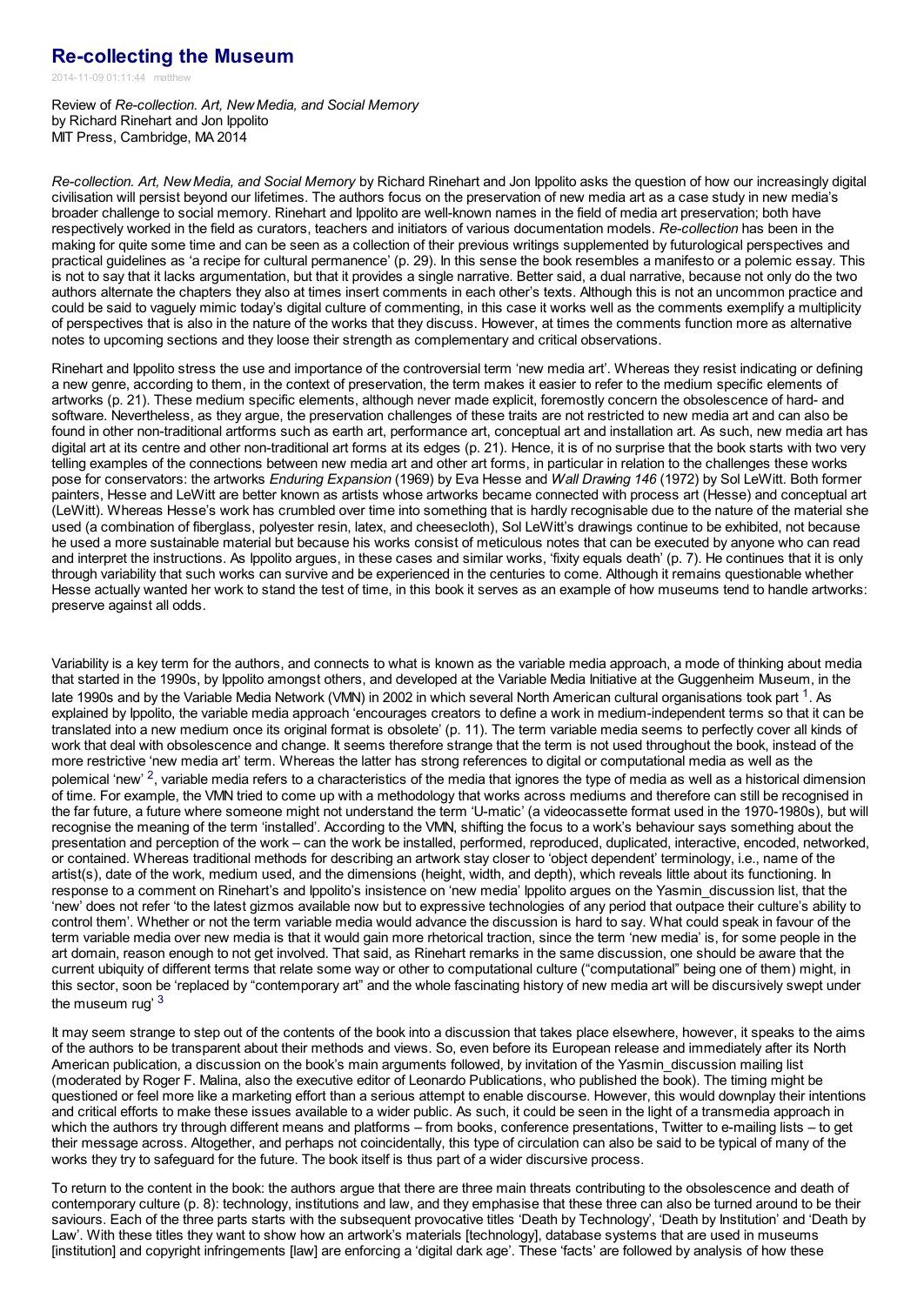particular causes are motivated and how they can be reversed. In the final chapters of the book the authors present their 'recipes for cultural permanence' (p. 29).

The first section on technology follows the paradigm of conservation: looking at, analysing and finding a strategy to maintain, the material components of an artwork, to see in what way technology is to blame for a quickly disappearing culture. It is no secret that companies use the method of build-in obsolescence, so that some artists are faced with failing hard- or software after a certain period. However, and as acknowledged by the authors, several artists specifically choose to work with or within these restrictions. A solution for the preservation of these technology-based artworks is, according to the authors, that 'society has to move from preserving media to preserving artworks' (p. 46). I will come back to this assumption shortly, but to continue their argument, they suggest that we 'view change not as an obstacle but as the means of survival' (p. 46). This type of change is explained in the next chapter as something that is an inherent characteristic of digital media. Through the example of Alan Turing's theories of computation they argue that variability is build into digital technology and as such should be embraced rather than fought against. Up to this point the argumentation holds strong (although I believe museums are not unaware of these challenges), however, they continue by making a comparison between the performative qualities of new media (in that it exhibits variable forms) to music. For example, similar to new media, a musical score can be performed several times with different kinds of instruments, that is, they continue, as long as it is performed 'within appropriate parameters' (p. 48).

This is the point that clearly illustrates two of the main issues in this book: First of all, the kind and amount of change 'within appropriate parameters' is never really made explicit. What can be changed and to what degree is one of the main questions that conservators have been dealing with for decades. The notion of change is something that every conservator faces whenever they handle an artwork – and which is openly discussed among museum professionals at conferences and meetings, something the authors neglect to mention. To assume that conservation only tries to 'freeze' an artwork sends the practice and theory of conservation plummeting back to its early days, and ignores any progress that has been made at least since the 1980s, and arguably long before. The assumption that museums are institutions that are incapable or unwilling to change or adapt to changing conditions permeates the entire book. Although there is some truth in this statement, since museums are not at the forefront of new technologies and practices, it forecloses any discussion as well as shuts out the successful, as well as the unsuccessful, attempts that are being made by museums. This closure is striking, and more so because both authors have themselves done many inspiring things while working in museums. The picture they paint of the museum is very generalised. Paradoxically, they emphasise only one role of the museum when talking about the future of new media: the museum as the place for the preservation of new media art. This is surprising, not only because of their disdain towards the museum but more so because the book presents many interesting examples of how people, amateurs and professionals alike, outside of museum structures are preserving digital culture. While recognising and emphasising the importance of these 'outside' tactics, and while attempts are made to think from those strategies, the path that other means/institutions/networks may better suit the artform is not explored. According to Rinehart, in the before mentioned Yasmin-discussion, a reason for holding on to the museum is because he is not ready yet to '[give up] on museums just yet, I think they/we deserve strong critique and have a lot of work to do, but I also have hope that they can adapt to history again and serve even this art well'  $4$ .

Their vision of the museum in the future is an 'open museum'. The idea of the open museum is based on five criteria that come down to: preserving 'born-digital new media artworks'; allowing 'unprecedented access' to the artworks; supporting or following 'innovative legal, economic and cultural frameworks'; exploring 'participatory culture'; and experimenting with usage (p. 107). The latter is proposed in various ways, although there are the obvious ones, for example, emphasising new possibilities of digital sources, including new possibilities with traditional arts; using custom-built open source software tools; developing compatibilities between open systems to forge dynamic network registries; and, using existing museum categories alongside folksonomies; they also suggest reusing artworks via an adapted 'Open Art License' and that museums should compensate artists early on and commission more artworks, rather than pay for after artists are established. Although several museums already follow these tactics, as the authors admit, according to them it is only when a museum abides fully to the open museum model that a whole field can move forward (p. 111). It is in this section that their thinking seems already to be out-dated. First of all, as they acknowledge, many museums are already following some, or many, of these tactics. Secondly, the idea of a shared and networked heritage museum structure has proven to be one of the largest bottlenecks, a prime example being the Europeana project. Thirdly, the notion of openness has become conflated with neoliberal politics, so, before suggesting more 'openness', the quality and consequences of 'open' should be critically analysed. Perhaps instead of adding onto old systems and methods, the open museum could depart from the materiality of the artworks and implement those in their structures.  $^5$  $^5$ For example, with artworks that thrive on re-use and distribution, rather than acquiring a 'final object' a museum could be part of the process by stimulating development. The process and the development is what artists are paid for, and the outcome is for everyone else to use. This means that economic 'acquisitions' institutions are related to an engagement with the practice, and not to an outcome of that process. Put into practice, this would extend the role of the museum to one of producer, or facilitator, of artworks. As such, this would be a call for discussing, analysing and stimulating alternatives.  $6$ 

This faith in the museum brings me to my second point of critique, which is the comparison that is made between the variability of new media and music. Although at first sight the comparison between the two makes sense, music performances and new media exemplify complex relationships and their materiality is often open to interpretation. However, there are also important differences, which when applying one system onto another can become diffuse or conflate the specificities of these differences. For example, from a computational point of view the comparison falls short on two accounts: First of all, each time a file is accessed on a computer a new version is stored to memory. As Matthew Kirschenbaum explains:

One can, in a very literal sense, never access the "same" electronic file twice, since each and every access constitutes a distinct instance of the file that will be addressed and stored in a unique location in computer memory.  $^7$  $^7$ 

Thus, as argued by Kirschenbaum in the same article, 'preservation is creation – and recreation'. In other words, the distinction between creation and preservation collapses. The copy is seen as the result of a *process* of copying. In this case, the notion of variability may not be very helpful because it is questionable whether the copy is an instantiation of the original or if it is something new. Therefore, what is a copy in digital environments? [8](http://computationalculture.net/#fn-2051-8) My second point is related and considers the copy in relation to the *product* instead of process. How faithful is the copy to the original? Even in cases where artists are insisting on keeping the 'original' code, additional code needs to be written to enable outdated code to function properly. Although it could be argued as variable, in most cases the 'original' code will change. On a practical level, an element of an art work that no longer functions because of browser settings could be made to work by adding a patch that translates the code. This means that instead of being variable, the work is always in process. In other words, any transformation of the code gives it a different meaning.<sup>[9](http://computationalculture.net/#fn-2051-9)</sup> By translating the code, the language changes as well as the acquired meaning. Furthermore, it follows that code attains meaning in relation to specific contexts, for instance, when combined with that which lies